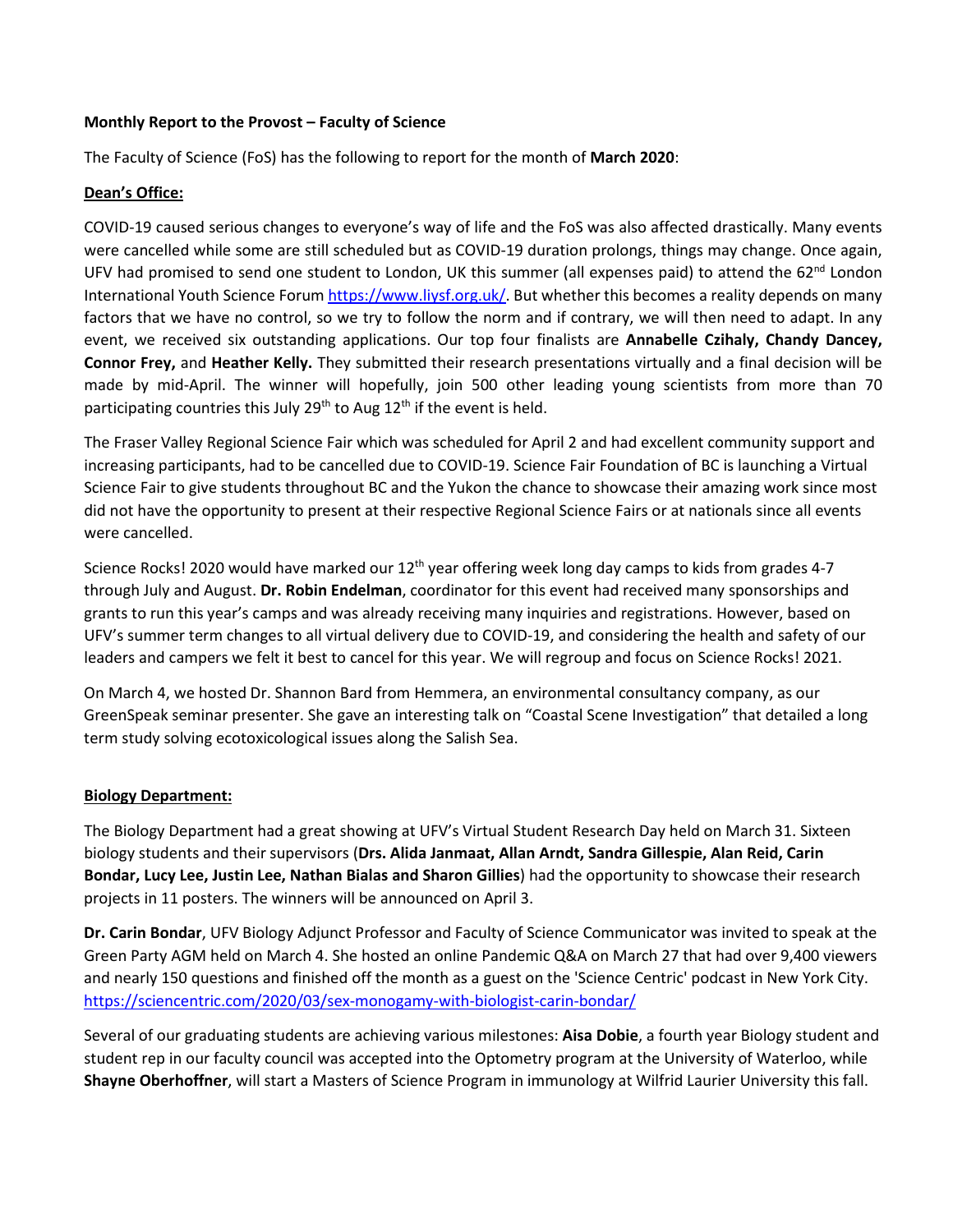## **Chemistry Department**

The Chemistry Department had a record breaking showing at UFV's Virtual Student Research Day held on March 31. Twenty-one chemistry students and their supervisors, **Drs. Linus Chiang** and **Golfam Ghafourifar** had the opportunity to showcase their research projects in 21 distinct posters (12 from the Chiang group and 9 from the Ghafourifar group). This is an amazing training that these two labs have produced. Poster winners will be announced on April 3.

Chemistry students, **Kaeden Teindl, Hiroki Ueno** and **Warren VandeVen** submitted abstracts and were accepted to attend the 103<sup>rd</sup> Canadian Chemistry Conference and Exhibition in Winnipeg, Manitoba at the end of May. Unfortunately, as with other events, the conference has been canceled due to COVID-19. **Warren VandeVen** was also awarded a prestigious national Inorganic Chemistry Exchange award for the summer semester to conduct research with Prof. Saurabh Chitnis at Dalhousie University starting in May.

**Dr. Noham Weinberg,** has been invited to chair a session at the World Association of Theoretical and Computational Chemists annual meeting to be held in Vancouver Aug 16- 21[. https://www.watoc2020.ca/session](https://www.watoc2020.ca/session-chairs)[chairs](https://www.watoc2020.ca/session-chairs)

# **Mathematics & Statistics Department**

The Feb 29 Sq'ep held by members of the Math department, including Drs. **Kseniya Garaschuk, Stan Manu** and others, was a successful event. Se[e https://www.ufv.ca/math/fraser-valley-mathematics-education-sqep/](https://www.ufv.ca/math/fraser-valley-mathematics-education-sqep/)

This year's Math Contest had to be cancelled due to COVID-19.

Assistant Professor, **Vanessa Radzimski**, successfully defended her PhD thesis from the University of British Columbia on March 6. Congratulations Dr. Radzimski!

# **School of Land Use and Environmental Change (SLUEC)**

SLUEC hosted the Pacific Regional Society of Soil Science and BC Institute of Agrologists joint annual meeting on March 7. Over 100 attendees participated in a day long event [https://www.prsss.ca/events/event/2020-spring](https://www.prsss.ca/events/event/2020-spring-workshop-and-agm-soils-in-the-field/)[workshop-and-agm-soils-in-the-field/.](https://www.prsss.ca/events/event/2020-spring-workshop-and-agm-soils-in-the-field/) UFV participants included **Drs. Jonathan Hughes, Renee Prasad, Dieter Giesing** among various others.

Geography student, **Rebecca Atamanchuk** (supervisor: **Dr. Mariano Mapili**), had the opportunity to join the other 33 Science students who presented at UFV's Virtual Student Research Day held on March 31. The winners will be announced on April 3.

**Dr. Afia Raja** attended the Western Division Conference of Geographers in Prince George, March 13-15 with five of her students. It was a wonderful experience with lots of presentations, posters, field trips and networking.

On March 12, SLUEC's affiliate member, Dr. **Trevor Carolan**'s Environment Studies 410 class organized and hosted a special "Redefining Sustainability" learning event. Joining in were 45 visiting high-school students from the Chilliwack School District, under the supervision of **Ryan Pastorchik**, a UFV alumnus. The session began with a welcome by **Dr. Jonathan Hughes**, Director of the new School of Land Use and Environmental Change. They viewed *In a Sacred Way We Build,* a 30 min. documentary film that follows the design & construction of the first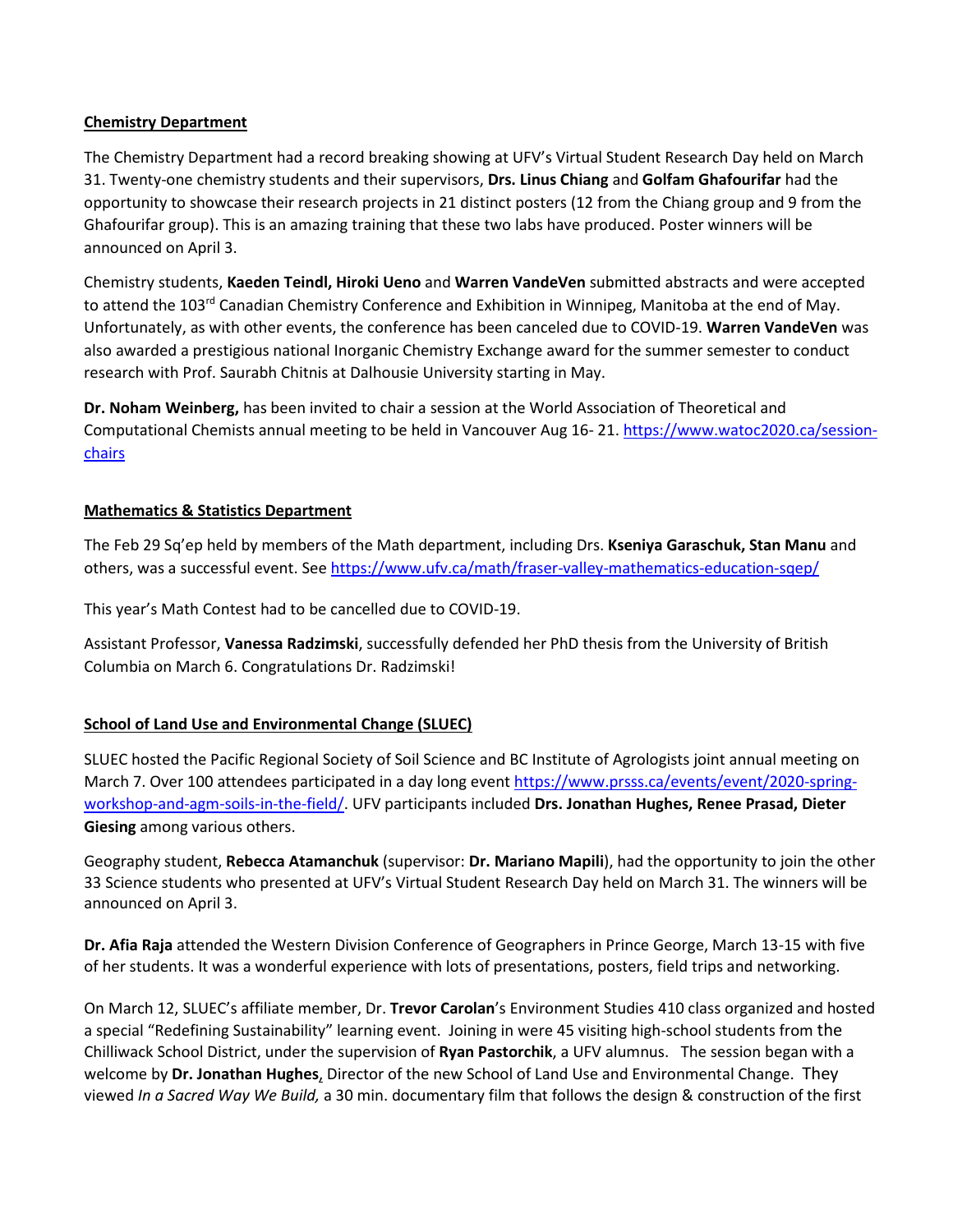sustainable housing development on a Canadian First Nations reserve at Seabird Island—a project with critical lessons learned for Canada's Indigenous communities. Our special guest for the day was Architect Rob Sieniuc, whose design for the project incorporates elements from both traditional Indigenous design and modern Green technology in this innovative initiative between CMHC, Seabird Island First Nation, and the Dept. of Indian Affairs and Northern Development. The film captured the students' attention, especially with its depiction of local landscapes and housing issues that they were familiar with. Pizza and soda refreshments were served, and UFV student guitarist and teaching-hopeful **Marlowe Ferris** played tunes while students settled in. Rob Sieniuc then spoke to our audience about the meaning of real Sustainability in the process of community and regional planning. Visiting students showed their pre-event preparation well by engaging in a very active Q & A session. A series of short presentations followed that the visiting students had worked on for the day addressing ideas of "Self and Place", and after a look at the large poster mural they had created on local ecological issues, the two-hour event adjourned for a campus walking tour.

# **Sample List of Presentations/Publications (UFV student names underlined) by FoS personnel in past month:**

*Abstracts accepted at the Canadian Chemistry Conference & Exhibition (May 24-28) but cancelled due to COVID-19 [https://www.ccce2020.ca](https://www.ccce2020.ca/)*

**N. Weinberg**, Pressure-Controlled Molecular Machines. CCCE 2020

J. Penner, D. Wilson, **J. Spooner**, **N. Weinberg**, Molecular Dynamics Calculations of Vibrational Spectra of Bemzene at High Pressures.

K. Woelk, Z. Sentell**, J. Spooner**, **N. Weinberg**, Force Field Parameterization for High Pressure Calculations

**G. Ghafourifar** "Optimizing an Immobilized Chymotrypsin Reactor Fabrication Based on Obtained Peptide Maps Subjected to Principal Component Analysis " Abstract ID Number: 1046

Saniya Kaushal, **G.Ghafourifar.** Peptide Mapping of Casein: Investigating the Effect of Buffer on Chymotrypsin-Formaldehyde Immobilization. Abstract ID Number: 1525

Connor Frey, **G.Ghafourifar.** Controlling size and physical strength of immobilized chymotrypsin-formaldehyde particle and investigating its effect on protein digestion and peptide mapping using capillary electrophoresis. Abstract ID Number: 1360

Kajal Dhaliwal, **G.Ghafourifar.** Fabrication of an Immobilized Enzyme Reactor (IMER) Using Capillary Electrophoresis to Digest Casein. Abstract ID Number: 980

Kenneth Ku, **G.Ghafourifar.** Optimizing Immobilized Microfluidic Enzyme Reactor (IMER) Fabrication using Formaldehyde Immobilized Chymotrypsin based on Principal Component Analysis. Abstract ID Number: 425

Kaeden Teindl, **L. Chiang**: Effects of pendant phenol functional groups in the secondary coordination sphere on the electronic structure of electron rich, oxidized Ni-salen complexes

Hiroki Ueno, **L. Chiang**: Development of Cu-Salen complex with pendant phenol groups and its electrocatalytic efficacy in water oxidation

Warren VandeVen, **L. Chiang**: Development of Cu-pyridinedicarboxamide complexes as C-H bond activation reagents